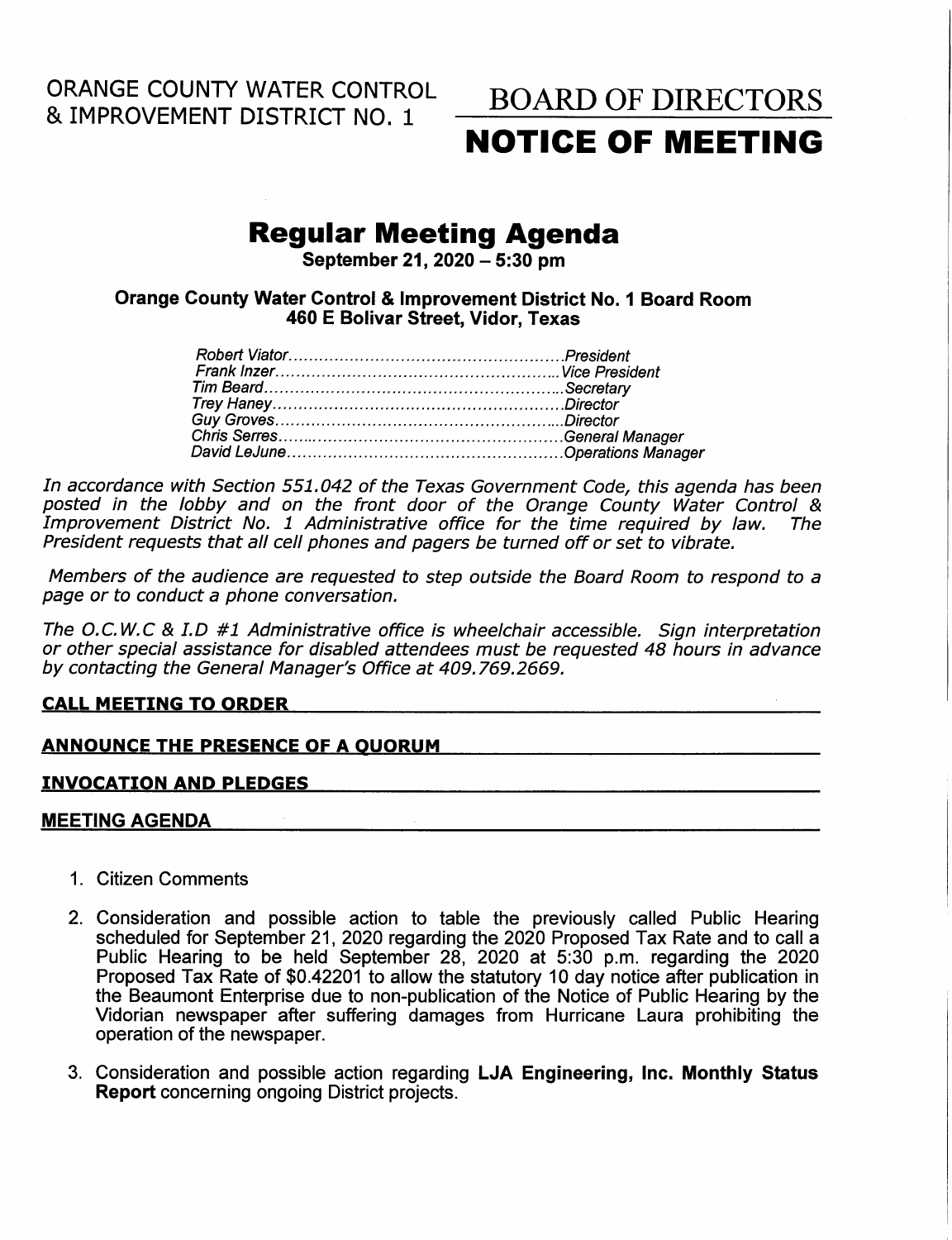4. Consideration of and possible action regarding approval of LJA Engineering, Inc., monthly invoices for District projects as listed:

Invoice No.202016439 - for Project BBTT-G292 ocwc & tD #1 - General Services in the amount of \$731.50; and Invoice No. 202016476 for Project 8877-1006 - Well Site 5 Ground Storage Tank Replacement Project in the amount of \$1,253.60 for a grand total of \$1,985.10.

- 5. Consideration and possible action regarding the approval of CDBG-MIT application(s) for posting to begin the 14-day public comment period as required by the Texas General Land Office.
- 6. Consideration and possible action regarding the approval of a Citizen Participatior Plan as required by the Texas General Land Office for the CDBG-MIT program.
- 7. Consideration and possible action to approve Resolution 03-2020 amending items in the Orange Gounty Hazard Mitigation Action Plan dated September 2017.
- 8. Consideration and possible action to approve an update to the District's procurement policies to ensure they are compliant with Federal Regulations in accordance with the CDBG-MIT program requirements.
- 9. Consideration and possible action to approve an update to the District's Financial Policies to ensure they are compliant with Federal Regulations in accordance with the GDBG-MIT program requirements.
- 10. Consideration and possible action to authorize the General Manager and the Operations Manager to award the contract for the Hwy. 105 North Line Extension Project to the qualified contractor as per quotes once received and to proceed with construction.
- 11. Consideration and possible action regarding amending the **Office Hours** for the Administrative Staff to begin at 7:30 a.m. and end at 5:00 p.m. with a 3O-minute <sup>f</sup>unch period Monday through Thursday and to begin at 8:00 a.m. and end at 12 noon on Fridays for a total of 40 working hours per week.
- l2.Consideration and possible action regarding approval/amendments for the minutes of the August 17, 2020 Public Hearing and Regular Board Meeting.
- 13. Board Member comments.
- 14. Consideration and possible action regarding the approval of Anthony Bennett TTHM Gonsultant Invoice #202000289 for the month of August 2020 in the amount of \$1,656.25.
- 15. Consideration and possible action regarding General Manager's monthly status and financial report.
- 16. Consideration and possible action regarding payment of the District's monthly bills.